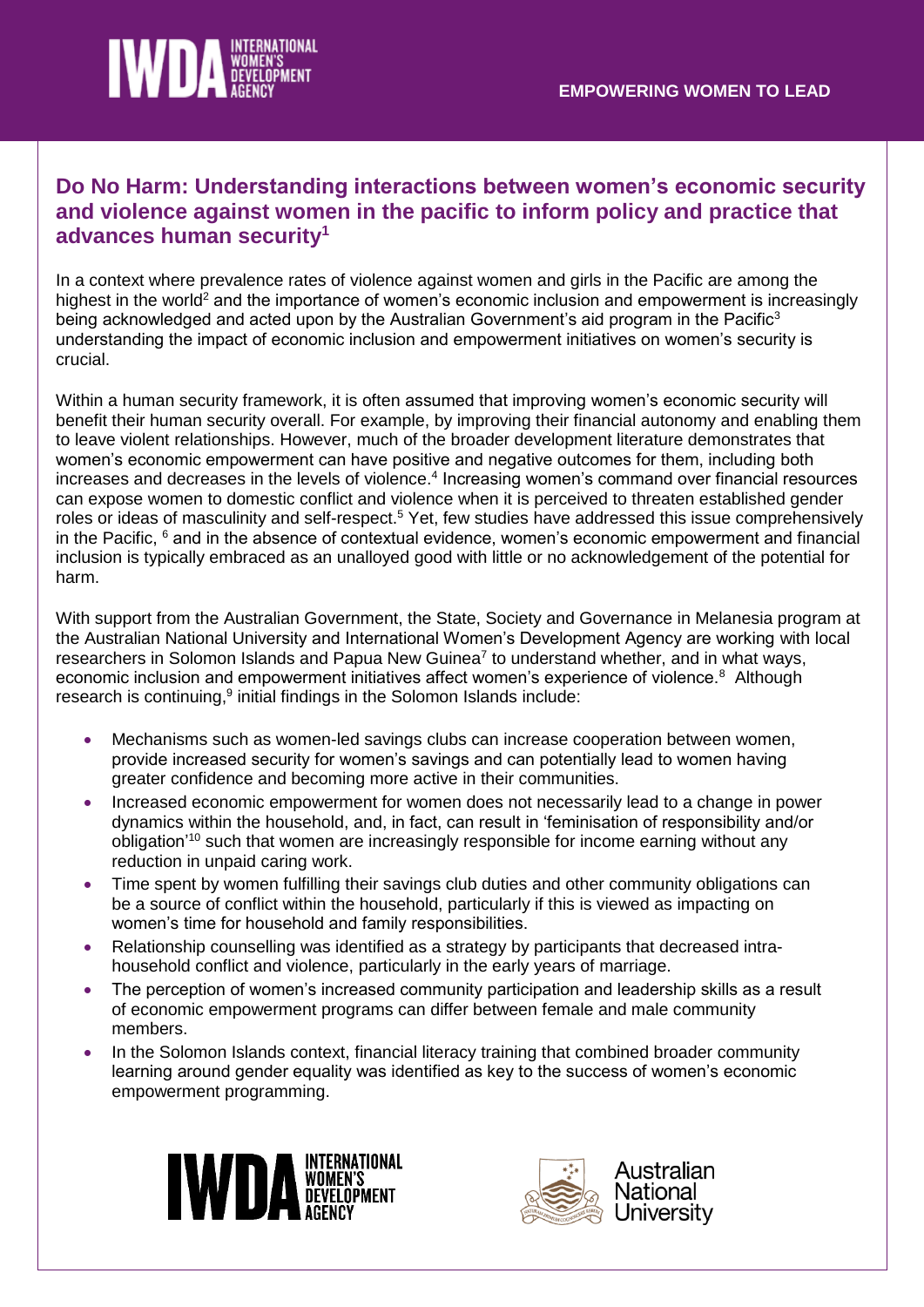## **Implications for programming:**

The broader development literature and the emerging research findings in the Solomon Islands, highlight the importance of understanding the interconnectedness between women's economic empowerment programming and violence against women. Significantly, there is a growing evidence base that dominant ideals of manhood that support violence and control over women affect the overall level of violence against women including its economic dimensions.<sup>11</sup> The practical implications are two-fold. Firstly, efforts to prevent violence against women must consider the economic security of women and the ways in which economic inequality is a cause and a consequence of violence (see Figure 1). Secondly, economic empowerment programming must acknowledge the impact of violence against women on women's economic security and integrate efforts to prevent violence against women.

## **Figure 1: The relationship between economic empowerment & violence against women**



Initial findings suggest a number of emerging strategies that are important in order to minimise the risks to women's security as a result of women's economic empowerment programming including:

- Identifying and challenging gender roles and expectations within the household and community must be part of economic empowerment programming to also advance human security.
- Understanding intra-household dynamics matters when assessing risks to women's security and the impact of economic programming on women's relative power in the household.
- Adopting a community-wide approach to transforming power relations, which also engages men and boys and community institutions, is crucial.

In practical terms, a 'do no harm' approach therefore requires an understanding of each specific context and the location of initiatives within this. This will require actors and institutions engaged in programming aimed at women's economic advancement on the one hand, and women's safety and security on the other, to come together to develop a shared framework for assessing and mitigating risks which should: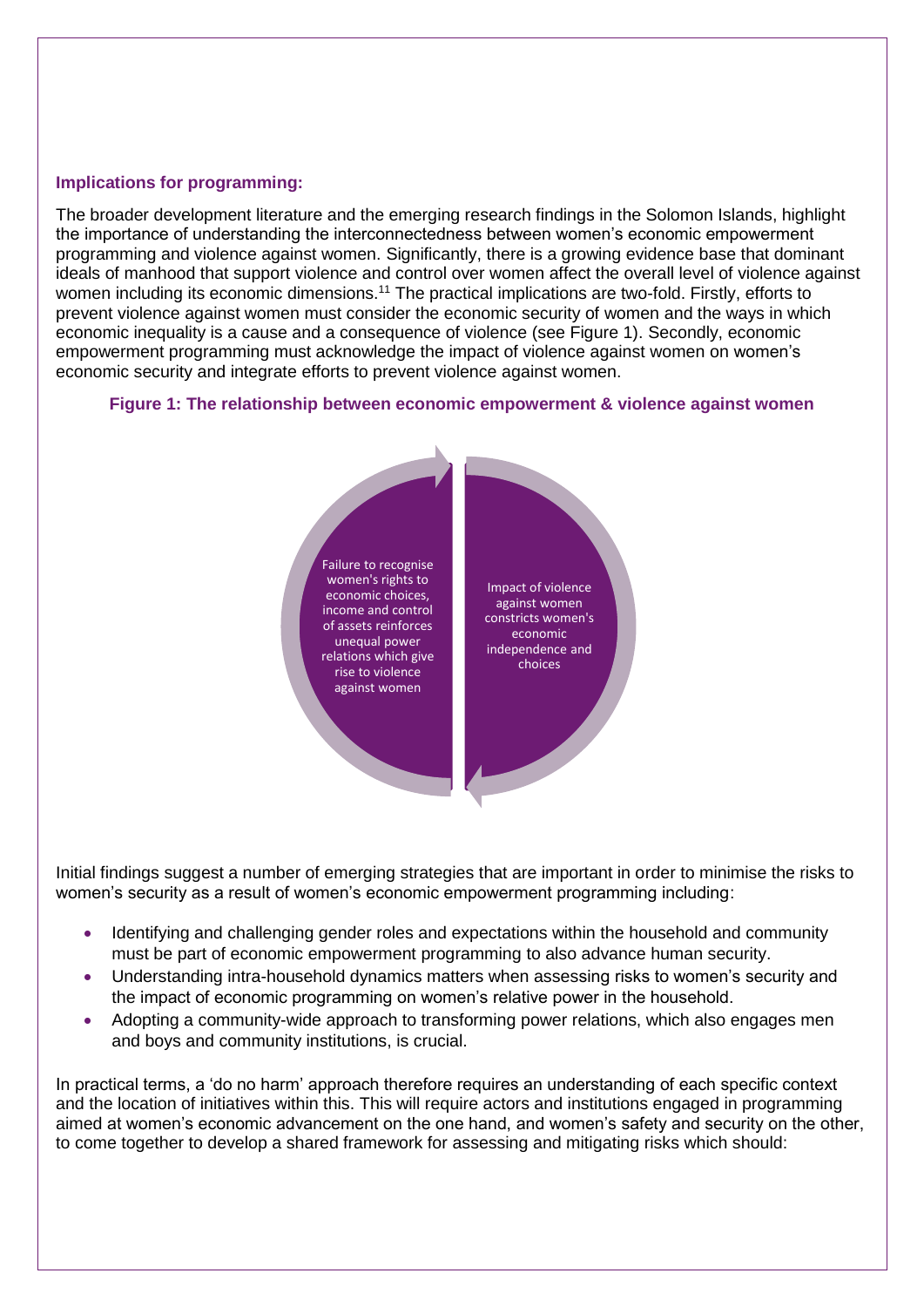| ≚<br><u>.ഗ</u><br>ัธ<br>ssment<br><b>Assex</b> | Incorporate gender analysis at the community and household level in order to understand<br>the power dynamics at play and to ensure that interventions are responsive to the multi-<br>dimensional needs of women and girls.         |
|------------------------------------------------|--------------------------------------------------------------------------------------------------------------------------------------------------------------------------------------------------------------------------------------|
|                                                | Be directly informed through consultation with women and girls. Tools such as a safety<br>audit or focus groups may be useful during the program design phase to understand potential<br>risks for women.                            |
|                                                | Consult local women's rights organisations and networks who can also provide essential<br>contextual knowledge including the most effective ways to navigate local power structures.                                                 |
|                                                | Take into account existing efforts to address gender inequality in the community which<br>can mitigate potential risks, utilise existing investments and support a multi-dimensional<br>approach to women's empowerment programming. |
|                                                | Assess risks to women's safety as a component of program design including factors which<br>may increase the risk of women's economic empowerment programming impacting negatively<br>on women's safety and security.                 |

Mitigation to reduce the risk of violence against women should routinely form part of any economic empowerment program and donor agencies and development practitioners should be aware of the possible harm that may result if there is a backlash against efforts to empower women economically. This is particularly important in contexts where the prevalence of violence against women is high and normalised by women and men. To mitigate risk, programs aimed at women's economic empowerment should:

|                                             | Train staff on the potential security implications for women as a result of women's<br>economic empowerment programming combined with knowledge and tool development which<br>incorporates gender analysis in both design and implementation. |
|---------------------------------------------|-----------------------------------------------------------------------------------------------------------------------------------------------------------------------------------------------------------------------------------------------|
| <u>isk</u><br>$\overline{\phantom{0}}$<br>৳ | Provide safe spaces for women to discuss their experiences throughout the program, to<br>assist in identifying emerging risks and challenges and to enable women to articulate what is<br>needed to transform their lives in the long term.   |
| Mitigation                                  | Provide participants at the outset of the program with information as to support services or<br>referral mechanisms which are available for women who have experienced violence.                                                              |
|                                             | Work with organisations and networks in the community to <b>improve the access, affordability</b><br>and quality of support services for women and girl survivors of violence.                                                                |
|                                             | Use economic empowerment programming as a mechanism for engaging men and boys to<br>identify and transform the attitudes, beliefs and practices that lead to violence against<br>women and girls.                                             |

## **Enabling cooperation**

The inter-relationship between economic empowerment programming and women's security has wider implications for security architecture in the Pacific:

- a) Any approach to security in the region must prioritise the women, peace and security agenda, as set out in United Nations Security Council Resolution 1325 and subsequent resolutions, and recognise the importance of women's full and equal participation as actors for peace and security.
- b) Framing security in this way creates a shared, gender-responsive space for integrated working between security actors and institutions and those engaged in economic empowerment and financial inclusion work.
- c) Frameworks, such as the Regional Action Plan on Women, Peace and Security and national action plans on UNSCR 1325 being developed by countries in the region, provide a space for diplomatic, development and defence actors and institutions to integrate plans to address women's security